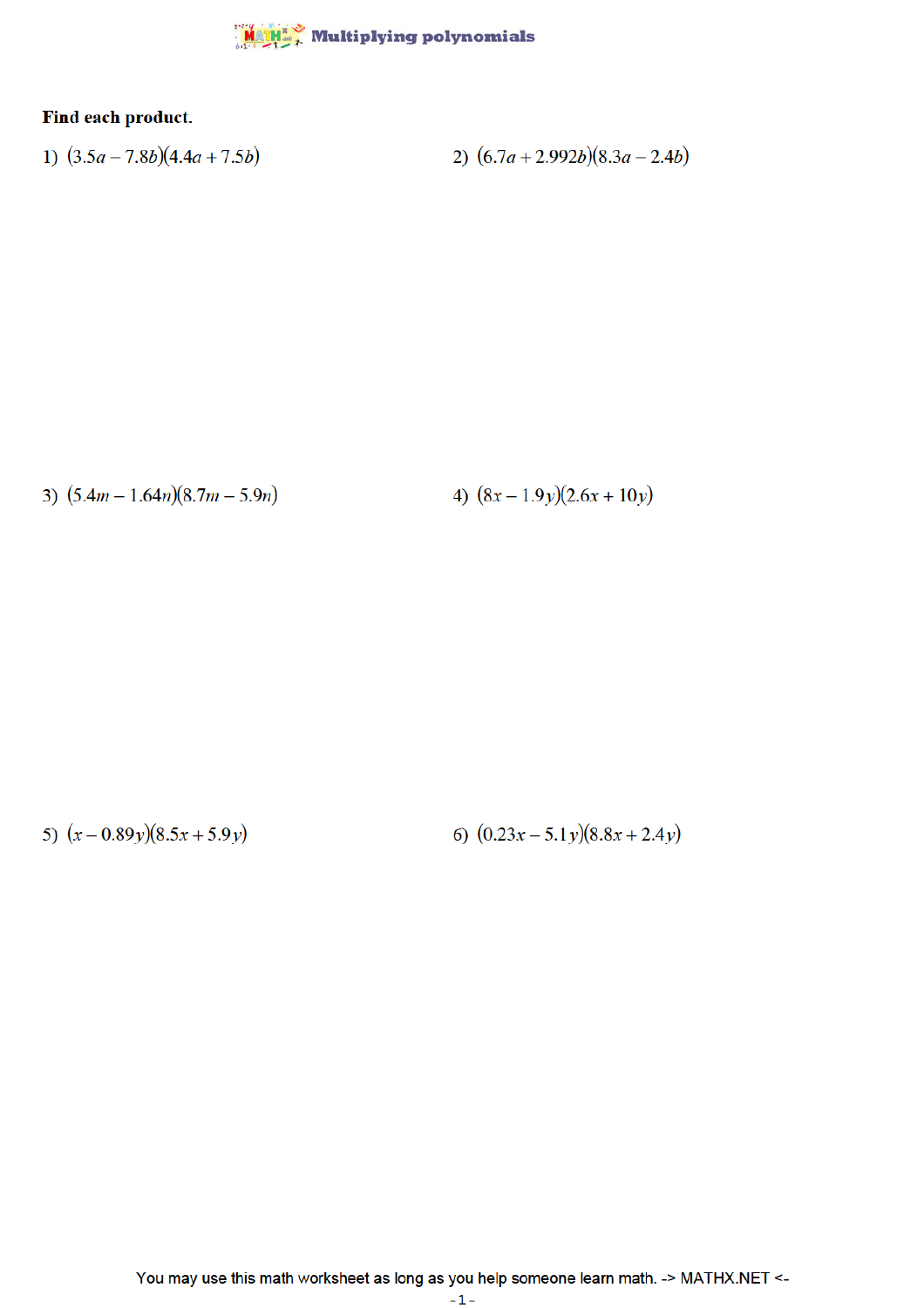7) (7.3*x* − 4.5*y*)(7.3*x* + 6.1*y*) 8) (1.6*x* + 1.4*y*)(7.18*x* + 7.7*y*)

9) (8.5*m* + 9.3*n*)(5.66*m* − 8.9*n*) 10) (0.3*x* + 7.08*y*)(3.8*x* − 4.2*y*)

11) (2.78*x* + 8.1*y*)(4*x* + 4.1*y*) 12) (6.22*x* + 9.6*y*)(7.231*x* − 6*y*)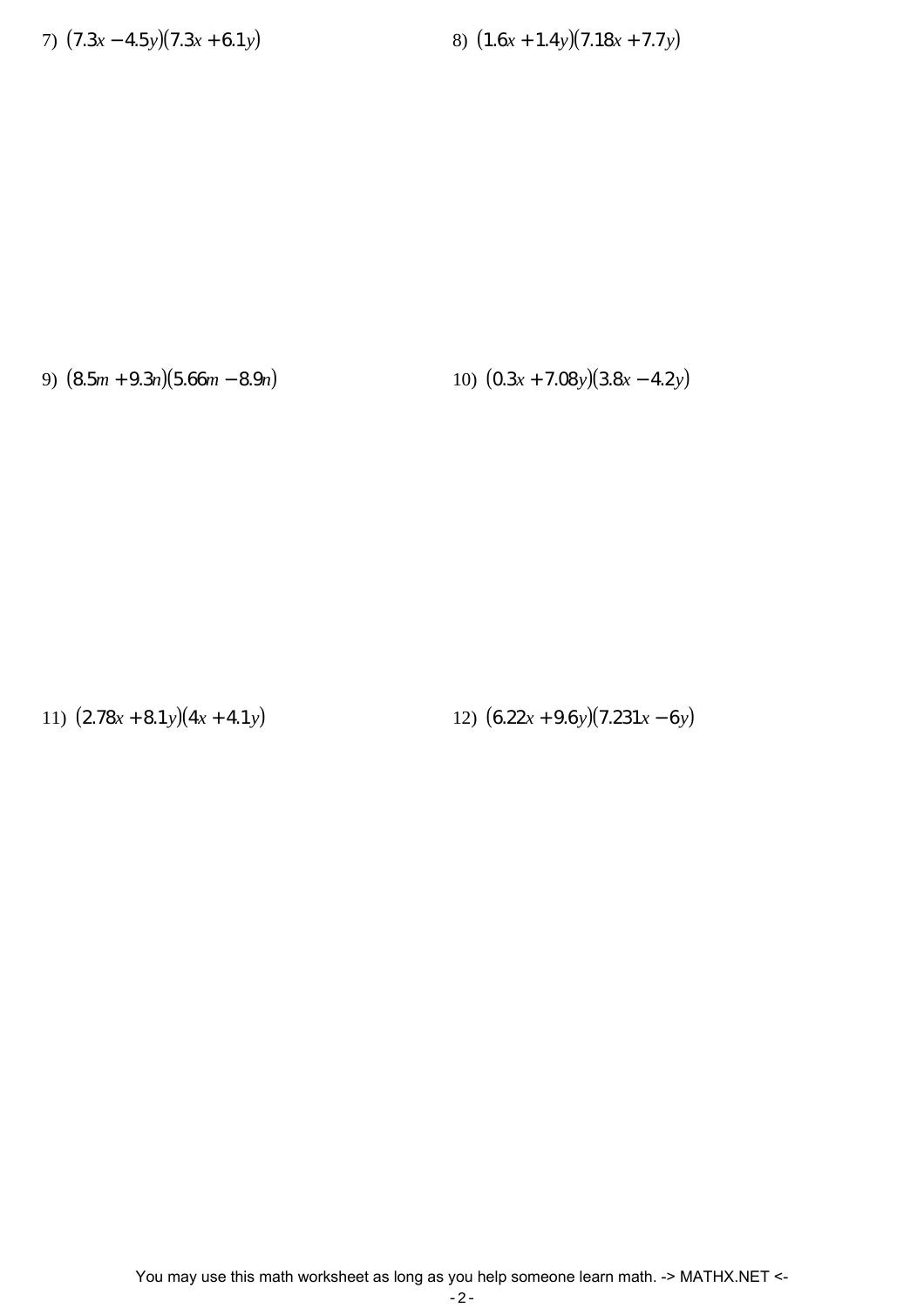13) (6.6*u* − 7.5*v*)(6.2*u* + 2.3*v*) 14) (0.9*x* − 1.6*y*)(4.4*x* + 5.3*y*)

15) (3.4*u* + 5.58*v*)(4.2*u* − 7.7*v*) 16) (5.3*a* + 4.7*b*)(2.5*a* + 4.01*b*)

17) (8.78*a* + 2.6*b*)(5.2*a* − 6.88*b*) 18) (4*x* − 9*y*)(6.4*x* − 9.4*y*)

You may use this math worksheet as long as you help someone learn math. -> MATHX.NET <-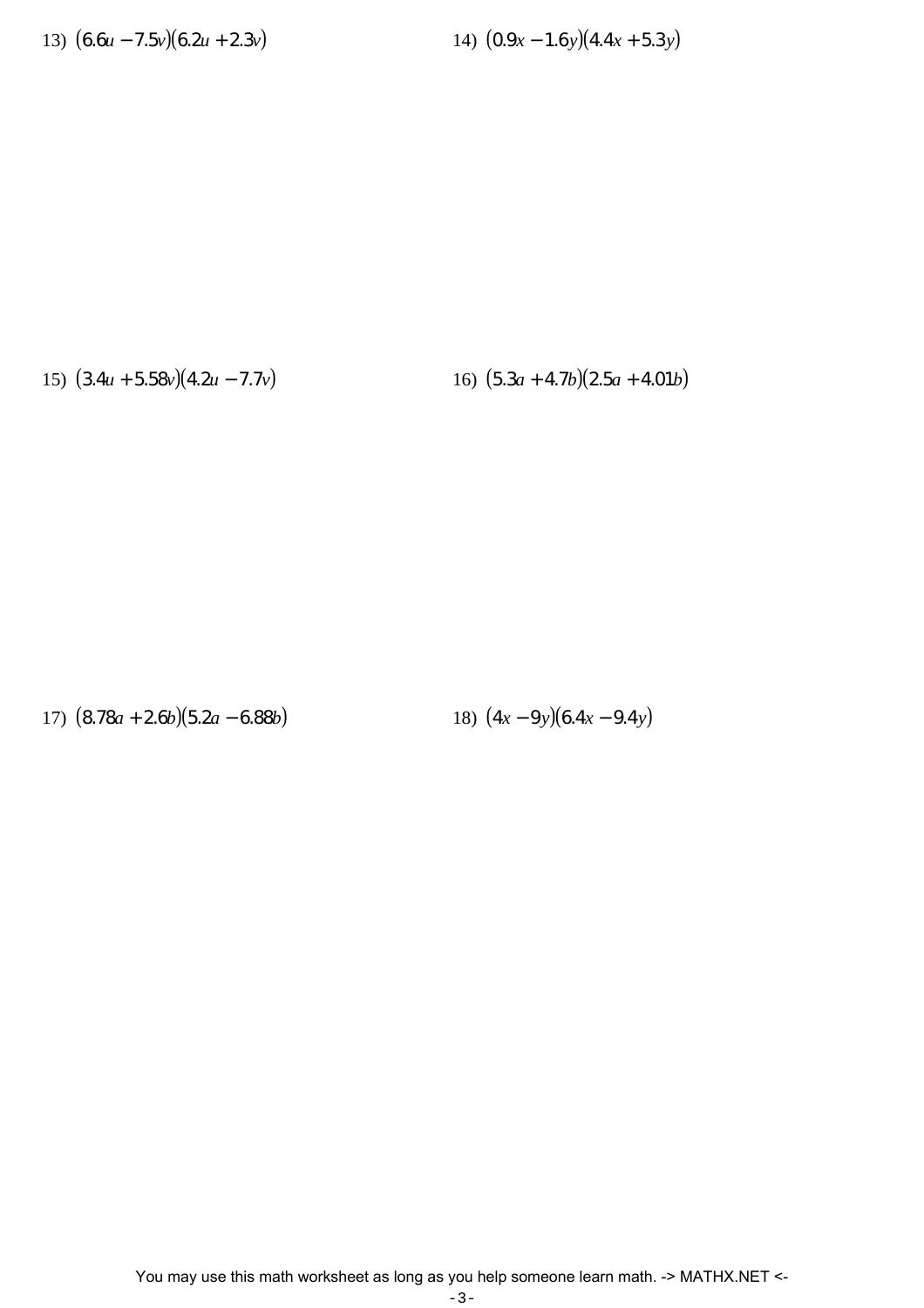19) (7.2*x* + 0.284*y*)(9.72*x* + 5.8*y*) 20) (1.5*m* − 7.96*n*)(5.5*m* − 0.6*n*)

21) (0.2*x* − 4.2*y*)(9*x* + 1.4*y*) 22) (3.3*x* + 8*y*)(2.47*x* + 4.7*y*)

23) (4.6*m* + 1.7*n*)(7.2*m* + 3.9*n*) 24) (7.7*x* − 5.7*y*)(3.5*x* + 9.3*y*)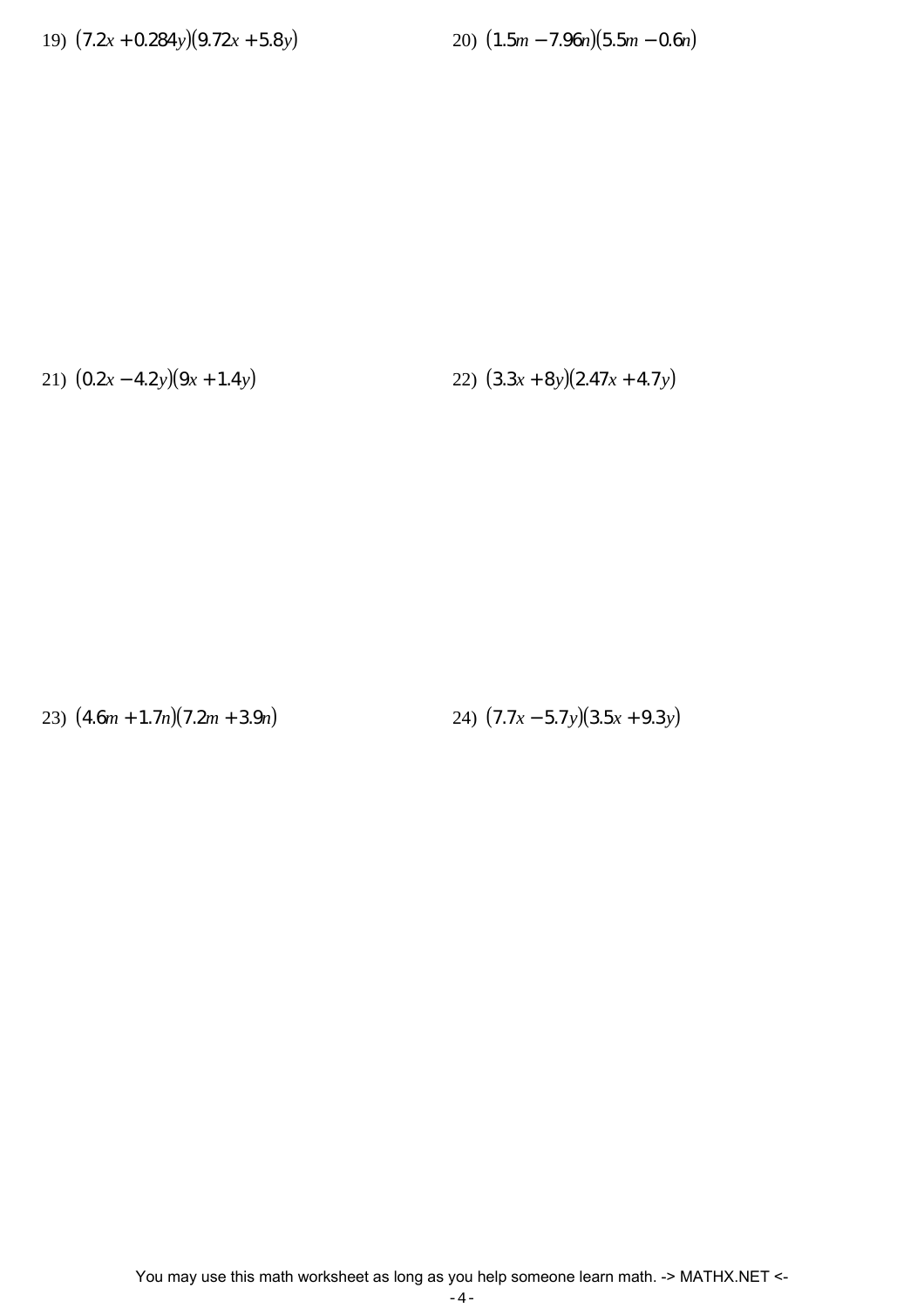25) (6.5*x* + 0.1*y*)(1.6*x* − 7.9*y*) 26) (0.8*x* + 0.01*y*)(0.9*x* + 9.4*y*)

27) (5.2*u* − 1.07*v*)(9.92*u* + 8.1*v*) 28) (3.9*x* − 1.4*y*)(1.8*x* + 5.9*y*)

29) (7*x* − 8.8*y*)(8.1*x* + 5.4*y*) 30) (8.3*u* + 5*v*)(10*u* + 3*v*)